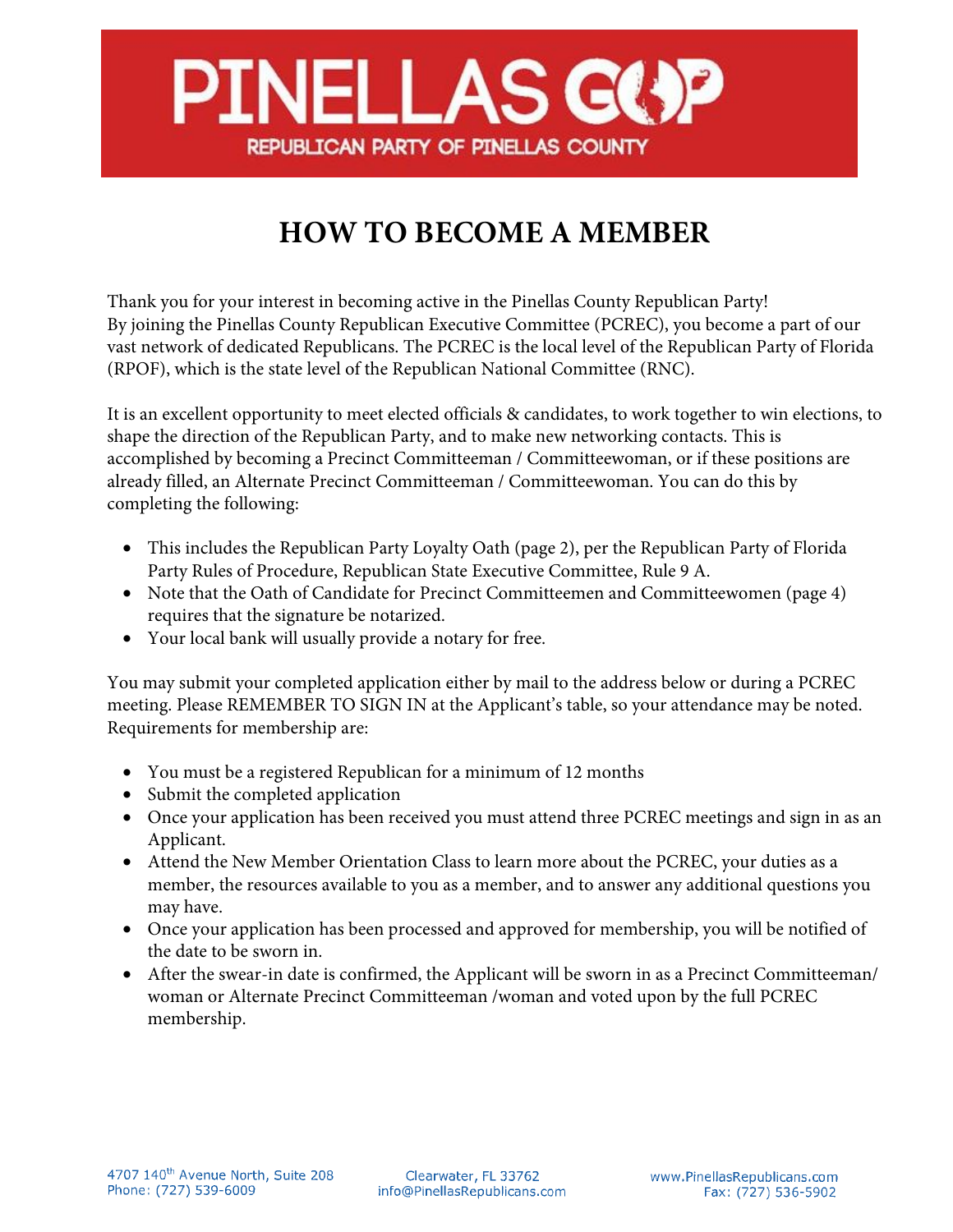

## PRECINCT COMMITTEEMAN / COMMITTEEWOMAN

Being a Precinct Committeeman or Precinct Committeewoman is an important role. By choosing to become active in the PCREC, you represent the Republican Party in your voting precinct. You can be instrumental in electing Republican officials by promoting the Republican Party and getting Republicans to vote in your community.

Some suggested activities are, but not limited to

- $\bullet$ Get to know the members of your community
- Help identify unregistered conservatives and get them registered as voters.  $\bullet$
- Help direct Independents and Democrats who would like to change their party affiliation to Republican.
- Counsel your precinct on elections; distribute literature and information on Republican candidates, amendments, and election law.
- Help organize meetings and events; invite Republican candidates for meet and greets at churches, civic groups and clubs.
- Walk door to door and leave a card or message, if possible.
- $\bullet$ Help organize a team who will get voters to the polls get them out to vote
- Be a poll watcher on Election Day, to observe that the process is fair.
- Help keep voters informed if you cannot answer a question, please contact the PCREC Office and then get back to the voter with an answer as soon as possible.

## PLEASE KEEP THIS FOR YOUR RECORDS.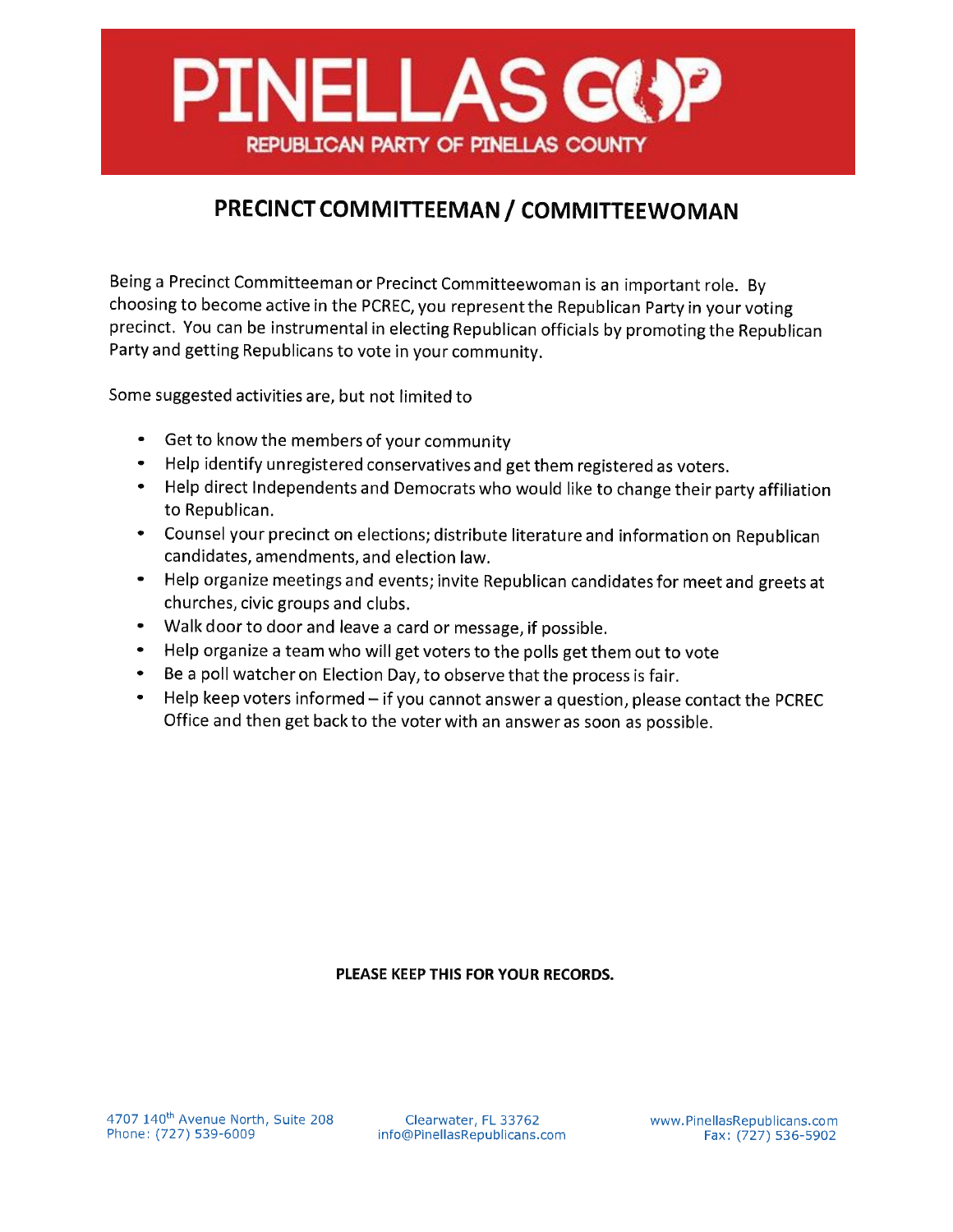| PINELLAS COUNTY                         |                          | FIRST NAME: <i>(AS IT APPEARS ON VOTER REGISTRATION)</i>                                                                                                                 |                                                                                              | <b>LAST NAME:</b> $\frac{1}{(48)17}$ APPEARS ON VOTER REGISTRATION) | info@PinellasRepublicans.com |  |  |  |  |
|-----------------------------------------|--------------------------|--------------------------------------------------------------------------------------------------------------------------------------------------------------------------|----------------------------------------------------------------------------------------------|---------------------------------------------------------------------|------------------------------|--|--|--|--|
|                                         |                          |                                                                                                                                                                          |                                                                                              |                                                                     |                              |  |  |  |  |
|                                         |                          |                                                                                                                                                                          | WORK #: $\qquad \qquad$ FAX #: $\qquad \qquad$                                               |                                                                     |                              |  |  |  |  |
|                                         |                          | $\mathbf{YES!}\pm$ give permission to the pinellas county republican executive committee to share my f-mail address with<br>REPUBLICAN ELECTED OFFICIALS AND CANDIDATES. |                                                                                              |                                                                     |                              |  |  |  |  |
|                                         |                          | PHYSICAL ADDRESS: GS IT APPEARS ON VOTER REGISTRATION, INCLUDING APARTMENT / LOT NUMBER, IF APPLICABLED                                                                  |                                                                                              |                                                                     |                              |  |  |  |  |
|                                         |                          |                                                                                                                                                                          |                                                                                              |                                                                     |                              |  |  |  |  |
|                                         |                          | (IF MAILING ADDRESS IS DIFFERENT THAN THE ADDRESS ABOVE)                                                                                                                 |                                                                                              |                                                                     |                              |  |  |  |  |
|                                         |                          | $CITY:$ FL, ZIP:                                                                                                                                                         |                                                                                              |                                                                     |                              |  |  |  |  |
|                                         |                          | <b>DATE OF BIRTH:</b> $\frac{1}{MM}$ $\frac{1}{DD}$ $\frac{1}{YYYY}$ <b>GENDER:</b> FEMALE MALE                                                                          |                                                                                              |                                                                     |                              |  |  |  |  |
| <b>NUMBER OF YEARS IN</b><br>MEMBERSHIP | <b>SPONSOR NAME:</b>     | IF LESS THAN FIVE YEARS,                                                                                                                                                 |                                                                                              |                                                                     |                              |  |  |  |  |
|                                         | <b>CURRENT EMPLOYER:</b> |                                                                                                                                                                          |                                                                                              |                                                                     |                              |  |  |  |  |
| DATE:                                   | <b>ACTIVITY:</b>         |                                                                                                                                                                          | REPUBLICAN PARTY ACTIVITIES<br>(JF ADDITIONAL ROOM IS NEEDED, PLEASE ATTACH A SEPARATE PAGE) |                                                                     |                              |  |  |  |  |
|                                         |                          |                                                                                                                                                                          |                                                                                              |                                                                     |                              |  |  |  |  |
| DATE:                                   | <b>ACTIVITY:</b>         | ANY OTHER CIVIC, FRATERNAL OR ORGANIZED                                                                                                                                  | ACTIVITIES<br><b>GE ADDITIONAL ROOM IS NEEDED, PLEASE ATTACH A SEPARATE PAGE:</b>            |                                                                     |                              |  |  |  |  |
|                                         |                          |                                                                                                                                                                          |                                                                                              |                                                                     |                              |  |  |  |  |
|                                         |                          |                                                                                                                                                                          |                                                                                              |                                                                     |                              |  |  |  |  |
|                                         |                          |                                                                                                                                                                          | www.PinellasRepublicans.com                                                                  |                                                                     | Page 1 of 4                  |  |  |  |  |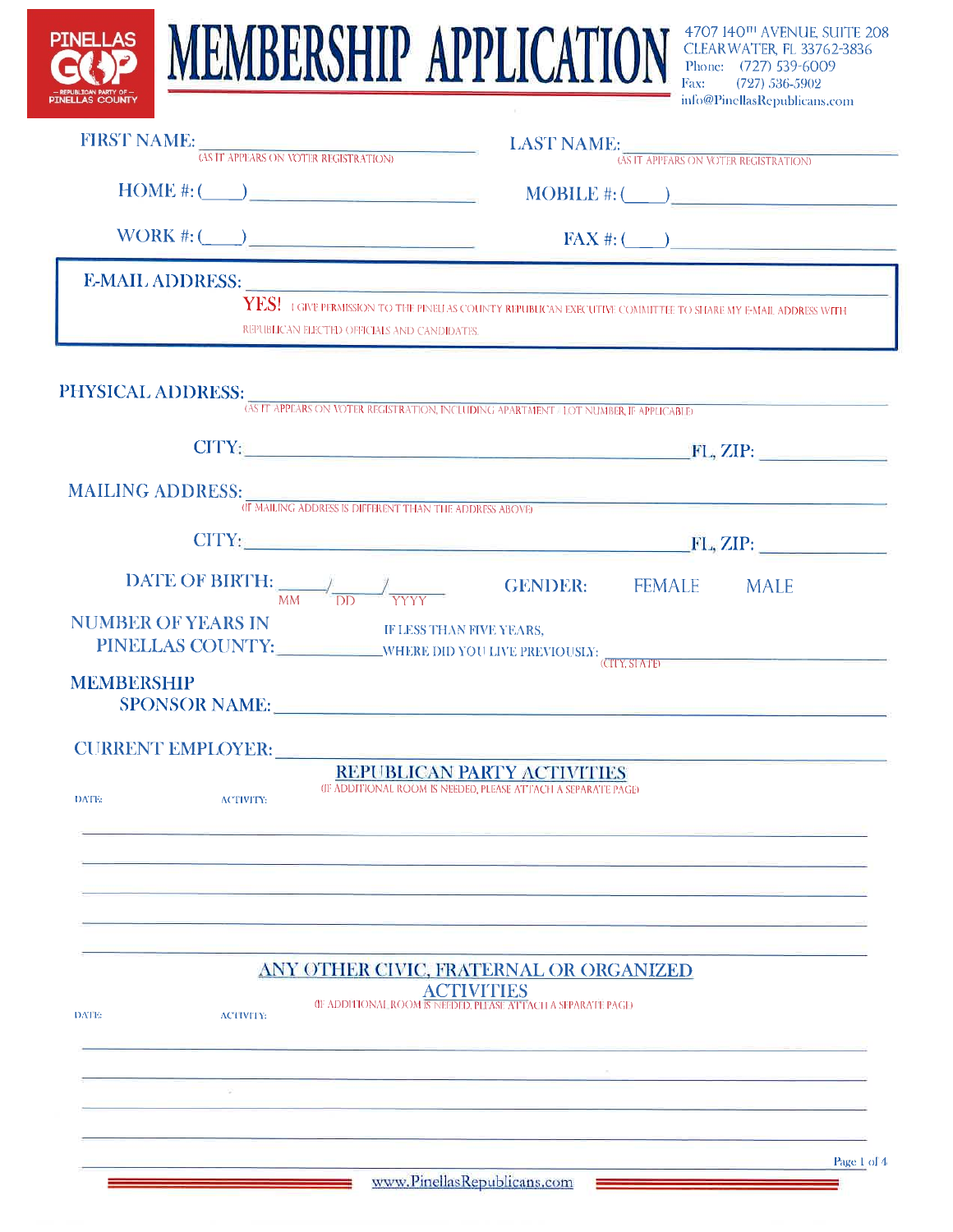

## **Republican Party of Florida Party Loyalty Oath**

, swear and/or affirm that during my term of

(Name of Member - Please write clearly) office I will not actively, publicly, or financially support the election of any candidate seeking election against:

- (1) The Republican Party's nominee in a partisan unitary, general, or special election that includes a Republican nominee: or
- (2) A registered Republican in a non-partisan election except that this provision does not apply to judicial races under Chapter 105, Florida Statutes.

I further swear or affirm that, in a contested Republican primary election, I will not support the nomination of one Republican candidate over another in my capacity as a Republican County Executive Committee member unless the Party has voted to endorse under RPOF Rule 8. This provision does not preclude me from supporting in any manner my personal Republican candidate of choice in a contested Republican primary election, provided I do not express such support with public reference to my title or office within the Republican Party of Florida.

**Signature of Member Signature of Witness** County/Precinct# Date Office: (State Committeeman, State Committeewoman; Precinct Committeeman, Precinct Committeewoman; Alt. Precinct Committeeman, Alt. Precinct Committeewoman) Address, as it appears on voter registration Email

City, State, Zip

 $\mathbf{I}$ 

Phone Number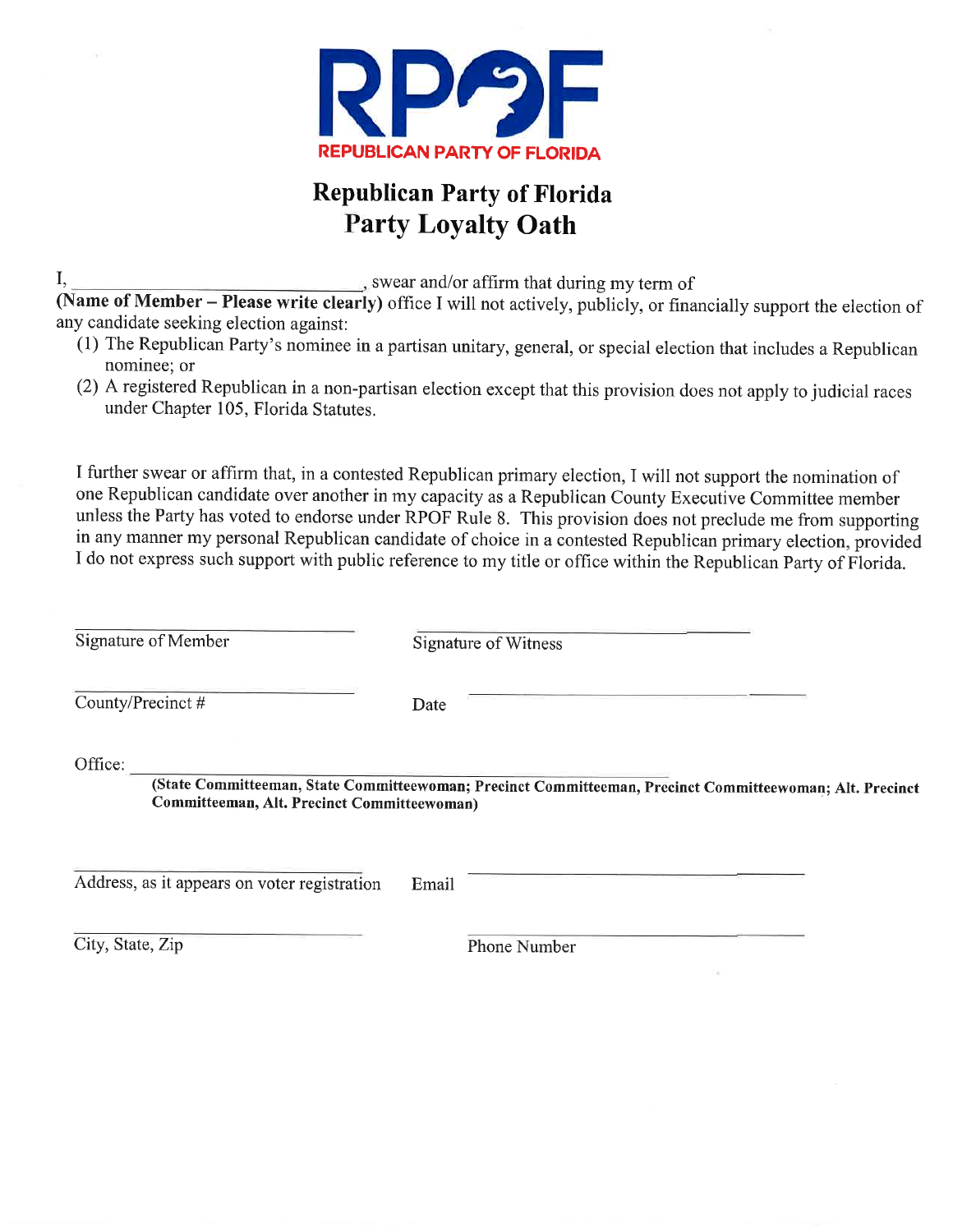

**MEMBERSHIP APPLICATION** 

4707 140TH AVENUE, SUITE 208 CLEARWATER, FL 33762-3836 Phone: (727) 539-6009 Fax: (727) 536-5902 info@PinellasRepublicans.com

| REFERENCE                                                                                      |                                                                                                                                                                                                 | FIRST NAME: LAST NAME:<br>CITY, STATE: $\triangle$ PHONE #: |  |  |  |                                                        |           |              |                  |                     |
|------------------------------------------------------------------------------------------------|-------------------------------------------------------------------------------------------------------------------------------------------------------------------------------------------------|-------------------------------------------------------------|--|--|--|--------------------------------------------------------|-----------|--------------|------------------|---------------------|
|                                                                                                |                                                                                                                                                                                                 |                                                             |  |  |  |                                                        |           |              |                  |                     |
|                                                                                                | FIRST NAME: LAST NAME:                                                                                                                                                                          |                                                             |  |  |  |                                                        |           |              |                  |                     |
| REFERENCE                                                                                      |                                                                                                                                                                                                 |                                                             |  |  |  |                                                        |           |              |                  |                     |
|                                                                                                |                                                                                                                                                                                                 | RELATIONSHIP: VEARS ACQUAINTED:                             |  |  |  |                                                        |           |              |                  |                     |
| Voter ID: Precinct:<br><b>Registered GOP:</b> $\Box$ Yes $\Box$ No CD: $\Box$ 12 HD: $\Box$ 64 |                                                                                                                                                                                                 |                                                             |  |  |  |                                                        |           |              |                  |                     |
|                                                                                                |                                                                                                                                                                                                 |                                                             |  |  |  |                                                        |           |              |                  |                     |
| Vacancy:                                                                                       |                                                                                                                                                                                                 |                                                             |  |  |  |                                                        |           | <b>BOCC:</b> | $\Box$           | $\overline{4}$      |
| Position                                                                                       | $\begin{array}{c c c c c c c c c} \hline \Box & \text{Yes} & \Box & \text{No} & \Box & 13 & \Box & 65 \\ \hline \Box & \text{Committeewoman} & & & \Box & 14 & \Box & 66 \\ \hline \end{array}$ |                                                             |  |  |  |                                                        |           |              | $\Box$           | 5                   |
|                                                                                                | $\Box$ Alternate<br>Committeewoman                                                                                                                                                              |                                                             |  |  |  |                                                        | $\Box$ 67 |              | $\Box$           | 6                   |
|                                                                                                | $\Box$ Committeeman                                                                                                                                                                             |                                                             |  |  |  | $SD:$ $\Box$ 19 $\Box$ 68                              |           |              | $\Box$           | $7\overline{ }$     |
|                                                                                                | Alternate Committeeman                                                                                                                                                                          |                                                             |  |  |  | $\Box$ 20                                              | $\Box$ 69 |              |                  |                     |
|                                                                                                |                                                                                                                                                                                                 |                                                             |  |  |  | $\begin{array}{ccc} \Box & 22 & \Box & 70 \end{array}$ |           | SB:          | $\Box$<br>$\Box$ | $\overline{4}$<br>5 |
| <b>APPROVED BY:</b>                                                                            |                                                                                                                                                                                                 |                                                             |  |  |  | BOCC & SB 1, 2 & 3 are "At large" countywide districts |           |              | ◻<br>$\Box$      | 6<br>7              |
|                                                                                                |                                                                                                                                                                                                 |                                                             |  |  |  |                                                        |           |              |                  |                     |
| PCREC Chairman:                                                                                |                                                                                                                                                                                                 |                                                             |  |  |  |                                                        |           |              |                  |                     |
|                                                                                                |                                                                                                                                                                                                 |                                                             |  |  |  |                                                        |           |              |                  |                     |